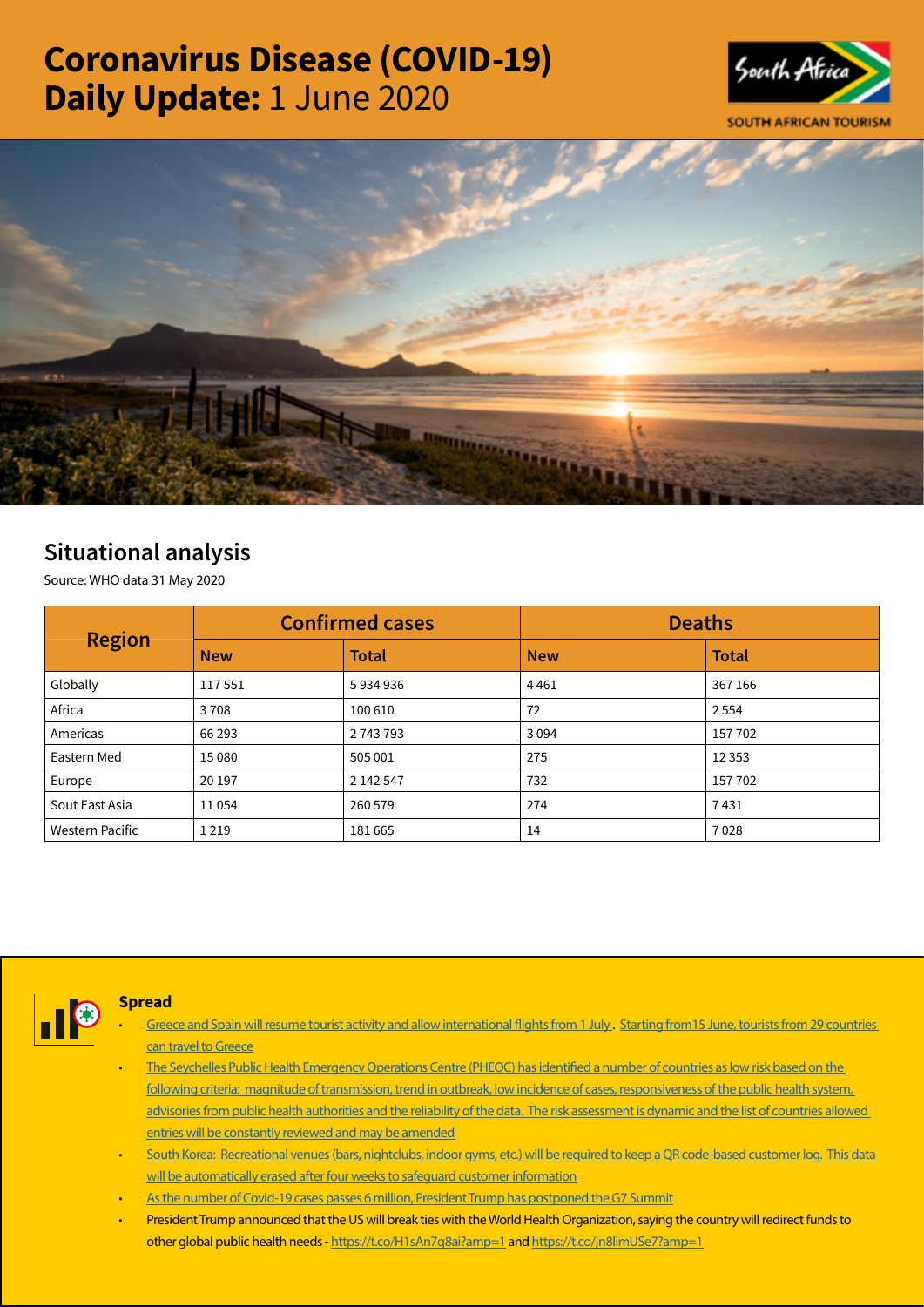### South Africa:

25 937



#### SOUTH AFRICA NEWS

#### Tourism-related articles

- [New transport rules for South Africa during level 3 lockdown: Minister of Transport Fikile Mbalula has published a number of](https://businesstech.co.za/news/business/403393/new-transport-rules-for-south-africa-during-level-3-lockdown/)  [new directives which allow for increased travelling under South Africa's level 3 lockdown](https://businesstech.co.za/news/business/403393/new-transport-rules-for-south-africa-during-level-3-lockdown/)
- [Here's how domestic air travel will work under level 3 lockdown: Transport Minister Fikile Mbalula outlined the regulations](https://www.iol.co.za/news/politics/heres-how-domestic-air-travel-will-work-under-level-3-lockdown-48715713)  [governing domestic air travel when the country moves to level 3 of the national lockdown on June 1. Mbalula has announced](https://www.iol.co.za/news/politics/heres-how-domestic-air-travel-will-work-under-level-3-lockdown-48715713)  [that aircraft will be allowed to carry their full capacity as the risk Covid-19 infection onboard an aircraft is significantly reduced](https://www.iol.co.za/news/politics/heres-how-domestic-air-travel-will-work-under-level-3-lockdown-48715713)  [because of the High Efficiency Particulate Air \(HEPA\) filters all aircraft are fitted with](https://www.iol.co.za/news/politics/heres-how-domestic-air-travel-will-work-under-level-3-lockdown-48715713)
- [Level 3 gives airlines a lifeline but its short one Limited domestic air travel will be allowed under Level 3 of lockdown, phased](https://www.fin24.com/Companies/Industrial/level-3-gives-airlines-a-lifeline-but-its-a-short-one-20200530)  [in for business purposes, Transport Minister Fikile Mbalula said on Saturday](https://www.fin24.com/Companies/Industrial/level-3-gives-airlines-a-lifeline-but-its-a-short-one-20200530)
- [Proposal to allow sit-downs at restaurants being drafted: Minister: Tourism minister Mmamoloko Kubayi-Ngubane says her](https://businesstech.co.za/news/business/403423/proposal-to-allow-sit-downs-at-restaurants-being-drafted-minister/)  [department is putting together a proposal to submit to the National Coronavirus Command Council to allow restaurants to](https://businesstech.co.za/news/business/403423/proposal-to-allow-sit-downs-at-restaurants-being-drafted-minister/)  [open up more services under lockdown level 3. As more discussions are had around specific sectors, and assurances are given](https://businesstech.co.za/news/business/403423/proposal-to-allow-sit-downs-at-restaurants-being-drafted-minister/)  [and plans are put in place to open up the tourism sector](https://businesstech.co.za/news/business/403423/proposal-to-allow-sit-downs-at-restaurants-being-drafted-minister/)
- [Tourism minister announces R30m fund for guides hit hard by lockdown Tourism minister Mmamoloko Kubayi-Ngubane has](https://www.timeslive.co.za/politics/2020-05-30-tourism-minister-announces-r30m-fund-for-guides-hit-hard-by-lockdown/)  [announced a new R30m fund to benefit tour guides who were hit hard by the close of the industry during lockdown. She said](https://www.timeslive.co.za/politics/2020-05-30-tourism-minister-announces-r30m-fund-for-guides-hit-hard-by-lockdown/)  [the fund came after a meeting with tour guides who had been neglected by the government's relief initiatives](https://www.timeslive.co.za/politics/2020-05-30-tourism-minister-announces-r30m-fund-for-guides-hit-hard-by-lockdown/)
- Independent tour quides now included in tourism relief fund
- [Another R30 million in tourism relief for tour guides The relief, which will be provided over two to three months, will cover](https://www.fin24.com/Companies/TravelAndLeisure/another-r30m-in-tourism-relief-for-tour-guides-20200530)  [registered tour guides, including freelancers and independent guides](https://www.fin24.com/Companies/TravelAndLeisure/another-r30m-in-tourism-relief-for-tour-guides-20200530)
- [Kubayi-Ngubane urges tourism businesses to apply for Covid-19 fund aid Tourism Minister Mmamoloko Kubayi-Ngubane](https://www.iol.co.za/news/politics/kubayi-ngubane-urges-tourism-businesses-to-apply-for-covid-19-fund-aid-48724397)  [has urged tourism companies who have not yet applied for the coronavirus \(Covid-19\) tourism financial aid scheme to do so](https://www.iol.co.za/news/politics/kubayi-ngubane-urges-tourism-businesses-to-apply-for-covid-19-fund-aid-48724397)  [before applications close at midnight on Sunday. The tourism relief fund provides for a once-off capped grant of R50,000 per](https://www.iol.co.za/news/politics/kubayi-ngubane-urges-tourism-businesses-to-apply-for-covid-19-fund-aid-48724397)  [entity to subsidise expenses towards fixed costs, operational costs, and other pressure cost items](https://www.iol.co.za/news/politics/kubayi-ngubane-urges-tourism-businesses-to-apply-for-covid-19-fund-aid-48724397)
- [Hunting, game drives and hiking to be permitted under level 3 lockdown: minister](https://www.iol.co.za/news/politics/hunting-game-drives-and-hiking-to-be-permitted-under-level-3-lockdown-minister-48722983)
- ['Devastation': yet another blow for tourism, hospitality sectors They weren't doing well before lockdown, now they have to](https://select.timeslive.co.za/news/2020-06-01-devastation-yet-another-blow-for-tourism-hospitality-sectors/)  [keep their doors closed for even longer Much of SA might be reopening on Monday but the hospitality and tourist sectors](https://select.timeslive.co.za/news/2020-06-01-devastation-yet-another-blow-for-tourism-hospitality-sectors/)  [remain almost entirely locked up, with devastating consequences](https://select.timeslive.co.za/news/2020-06-01-devastation-yet-another-blow-for-tourism-hospitality-sectors/)
- [Covid-19 recovery will take years Tsogo Sun Hotels CEO Marcel von Aulock says it will take two to three years for occupancy](https://www.moneyweb.co.za/news/companies-and-deals/covid-19-recovery-will-take-years-tsogo-sun-hotels-ceo/)  [rates to recover and some of its hotels may not open for another year due to the impact of Covid-19](https://www.moneyweb.co.za/news/companies-and-deals/covid-19-recovery-will-take-years-tsogo-sun-hotels-ceo/)
- [Ramaphosa: I see a good future for SAA and Eskom beyond Covid19 The Covid-19 crisis has provided an opportunity for](https://www.fin24.com/Economy/ramaphosa-i-see-a-good-future-for-saa-eskom-beyond-covid-19-20200531-2)  [government to reform its state-owned enterprises, so much so that President Cyril Ramaphosa is optimistic about the future of](https://www.fin24.com/Economy/ramaphosa-i-see-a-good-future-for-saa-eskom-beyond-covid-19-20200531-2)  [troubled entities SAA and Eskom](https://www.fin24.com/Economy/ramaphosa-i-see-a-good-future-for-saa-eskom-beyond-covid-19-20200531-2)
- [FlySafair gets ready to start operating from mid-June Low-cost airline FlySafair plans to take to the skies again from mid-June,](https://www.fin24.com/Companies/Industrial/flysafair-gets-ready-to-start-operating-from-mid-june-20200531)  [offering between 20 to 26 flights per day. Fin24](https://www.fin24.com/Companies/Industrial/flysafair-gets-ready-to-start-operating-from-mid-june-20200531)